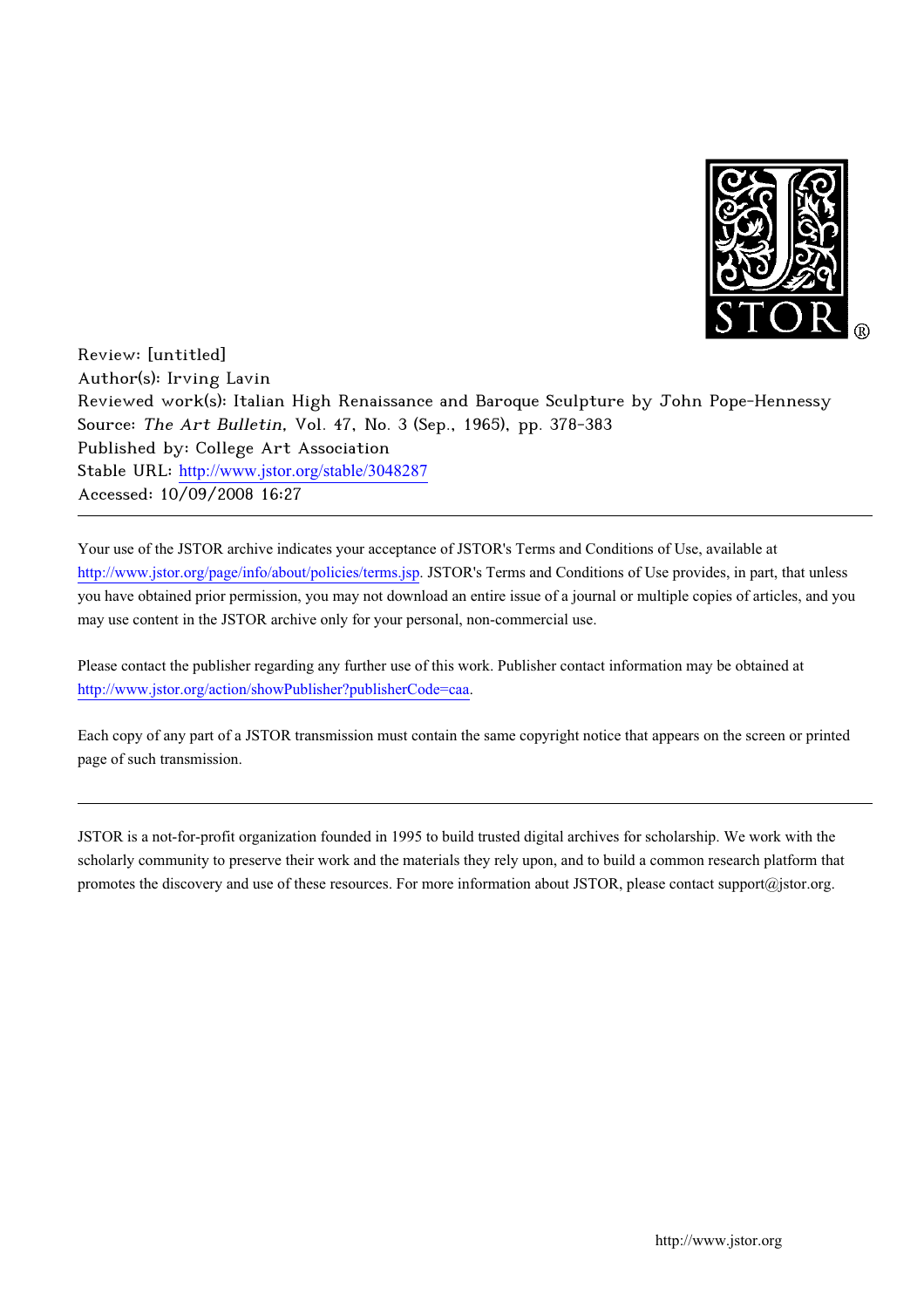Turkestan or Turkey by Kühnel, but it seems more likely that we have here a work of either the Bukhara school, or even more likely of a Persian artist working in India; the treatment of the facial features of the reclining lady are, in fact, highly reminiscent of Abdu'l Samad's work (see R. Ettinghausen, in *Encyclopedia of World Art,* r, 1959, cols. 16-20, pis. 14-17).

In its wealth of information, penetrating analysis of all aspects of the subject, and its well organized form, Dr. Stchoukine's volume is an indispensable guide and handbook for anyone who studies Persian painting. It forms, like his other volumes, the basis for all further research in the field.

> ERNST J. GRUBE  $$

JOHN POPE-HENNESSY, *Italian High Renaissance and Baroque Sculpture,* Greenwich, Conn., New York Graphic Society (Phaidon), 1963. 3 vols., unnumbered: Text, 126 pp., 178 figs.; Catalogue, 183 pp.; Plates, 168 pis. \$12.50 each vol.

These three volumes constitute the third and final part of John Pope-Hennessy's monumental *lntroduc·*  tion to *Italian Sculpture*. He has performed the astonishing feat of traveling a razor's edge between popularization and scholarship all the way from Nicola Pisano through Bernini. As a result, readers of English now have an accurate and ample guide to the chief treasures of Italian sculpture during the long period of its greatest achievements. Taken as a whole the series admirably fulfills a desideratum the urgency of which can best be gauged from the simple fact that no work of comparable scope has been devoted exclusively to the history of Italian sculpture since Cicognara's three volumes were published in 1813- 1818. The serious student will still have to refer to the relevant volumes of Venturi, but mainly for illustrations of minor works by minor artists; it is to Pope-Hennessy that he will turn for up-to-date information and critical analysis of the really significant artists and monuments. Mr. Pope-Hennessy deserves our hearty congratulations and thanks for having brought this considerable undertaking to completion. This final portion is especially welcome because Italian sculpture between Michelangelo and Bernini has remained largely *terra incognita* to all but a few *conoscenti,* interest having lagged far behind contemporary painting and architecture.

The work follows on an ampler scale the pattern <>f the previous volumes, and of most Phaidon art publications; there is a general introductory text with smallish illustrations, a catalogue, and full-page plates. The reproductions maintain on the whole the very high standard of quality that we have come to expect from Phaidon. But the catalogue above all will make an enduring contribution to the study and appreciation of Italian art. It is a dazzling display of Pope-Hennessy's talent as a compiler, digester, and expositor of useful information. The careers of the thirty-nine artists included are given summaries that are miracles of condensation, rivaled only by the best articles in Thieme-Becker and often, especially for names coming early in the alphabet, much more valuable. After the artist's biography there follow, by way of commentaries on the plates, accounts of the histories of a selected number of his most important works. These may be short monographs in their own right, bringing together, often for the first time, the important information concerning the monument. Pope-Hennessy even quotes relevant passages from the sources both in Italian and in English translation. In the face of this achievement, to quibble over the selection of artists or works would be an impertinence. One only wishes he had provided more of these little masterpieces.

Unfortunately the same unreserved praise cannot be accorded the text. In part its shortcomings may result inevitably from the way the material is treated, which is typical of many Phaidon books. It might best be described as thematic. Besides the Introduction there are seventeen chapters, of which the first three are devoted to Michelangelo, four near the end to Bernini. The others deal with such various topics as the High Renaissance Statue, the Florentine Fountain, Venetian High Renaissance Sculpture, the High Renaissance Portrait, the Bronze Statuette, the Heritage of Bernini. To be sure, the subjects are chosen aptly, isolating as they do some of the central problems with which sculptors were vitally occupied. And, with seven chapters devoted to different aspects of High Renaissance sculpture, for example, most of the major monuments get discussed under one heading or another. But this approach has two disagreeable consequences. The most important is that, apart from Michelangelo and Bernini, no artist is treated as a whole personality. Discussions of the work of an individual may occur in several different places, and only by exception in connection with what he did before or afterward. So we come away without a feeling for any single artist's development. Theoretically, the catalogue summary might serve this purpose; but as it is a bare enumeration of fact, it does not. The second, concomitant, result of the thematic approach is that no coherent picture of the overall development during the period emerges. In the Introduction Pope-Hennessy deplores the term "Mannerist" because it "imposes a spurious uniformity on a number of widely differing artists and works of art." But he recognizes "a development that leads from the trial relief of Brunelleschi to the final dissolution of Renaissance ideals and Renaissance style in the mature sculptures of Bernini." Yet, save for a few passages-like the splendid one that defines a late sixteenth century tendency anticipating Bernini's interest in movement and transitory states  $(p. 106)$  it is precisely a sense of broad evolution that this treatment fails to convey.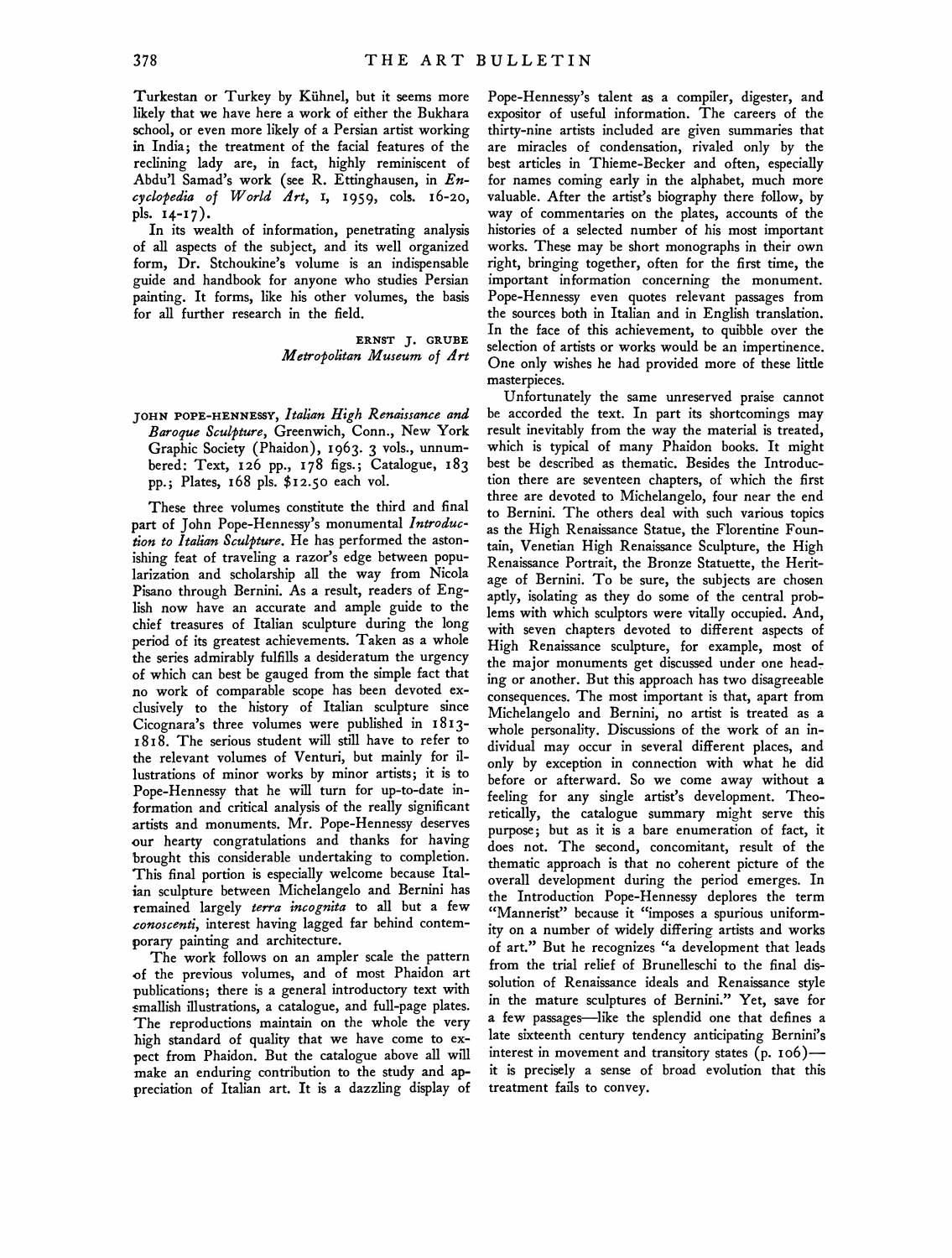The shortcomings cannot be attributed entirely to the organization, however; indeed, they would be largely vitiated if the chapters as they stand provided a coherent picture of the development in the field to which they are devoted. The monuments in a given category are taken up in chronological order. But in general the discussion consists of a series of isolated observations strung together by often forced and vaguely irrelevant bridge-passages (as when, p. 62, the fact that Michelangelo's tomb in Santa Croce was finished in 1578 leads to Giambologna's Altar of Liberty, begun the year before).

These loosely connected observations about artists and works of art form the real core of the text. They vary greatly, from mere trivia (Lorenzetti's *Jonah*  in Santa Maria del Popolo, presumably based on a design by Raphael, "is one of the few sculptures in the world whose true merits transpire more clearly from plaster casts than from the original,"  $p. 44$ ) and petulant cavil (Bandinelli is a special bete noire; he is mentioned more frequently than any artist except Michelangelo-an unwitting tribute to the power and importance of his art-but never without a derisive epithet) to brilliant aperçus that rival some of the inspired pages of Friedrich Kriegbaum; those on Giambologna's group-sculpture alone are worth the price of the book.

Moreover, though it is not developed in a systematic fashion there is a certain intellectual frame of reference. The *fons vitae* of Italian sculpture is conceived as its relation to the antique; antiquity is a source of inspiration and a salubrious norm that artists such as Bandinelli and the mature Bernini may flout on penl of excommunication. Closely linked to this view, I suspect, is the rejection of "Mannerism" as a label for sixteenth century style-which seems to have become the fashion of late-and the dismissal of sculpture after Bernini as on the whole not worth consideration. As to the latter opinion, this reviewer offers no comment. As to the former, I would only note that a somewhat analogous thesis has recently been developed by Craig Smyth, who argues that much in sixteenth century painting style is based upon Roman relief sculpture, and who also rejects the term "Mannerism" for the period at large.<sup>1</sup> The conclusion there, however, is based on a radical redefinition of the whole structure of Renaissance art, while here it merely shifts the emphasis from what is new to what is traditional in the sixteenth century.

But perhaps the most consistent aspect of the presentation is Pope-Hennessy's attitude, which, were it not a contradiction in terms, I would call "iconoclastic." He challenges accepted clichés and devours hallowed notions with relish. This too makes for very lively reading, and in many instances it leads to excellent results. A notable example is the treatment of one of the book's chief heroes, Giovanni Bologna, whose *Rape of the Sabines* is often taken as the *locus classicus* of pure formalism in Mannerist art. The

hesitancy over a name for the group, recorded in the sources, shows that to illustrate a specific subject was not the artist's primary intention. Pope-Hennessy argues rightly that the group does nevertheless have a powerful dramatic content, revealing an expressive range that is fundamental to Giambologna's art.

Particularly in the case of Michelangelo, Pope-Hennessy brushes aside the "fruits" of modern scholarship with breathtaking self-assurance. Since these chapters, especially that on the Medici Chapel, are easily the most challenging and original part of the book, I shall devote most of the remaining paragraphs to an examination of some of the principal arguments. His main concern is to help clear the "Nietzschean mist" in which highly abstract, speculative interpreters have shrouded Michelangelo's life and work. He calls the Neoplatonic interpretations of Michelangelo a "rut." On the profundity-laden problem of the "unfinished" in Michelangelo's sculpture he states unequivocally that "by objective standards these sculptures are not complete; they were not regarded by the sculptor as complete; in practically every case they were begun in the conviction that they would be finished; and they should be interpreted in terms of the completed sculptures they imply." While by no means underestimating the anomalies of Michelangelo's personal psychology, his whole approach urges simplicity and sobriety. Where others see arcane allusion he sees straightforward allegory, or no meaning at all. Where others see deliberate elusiveness he sees only vague intentions and indefinite objectives. Whatever the merits of his views on any individual subject this fresh and sometimes irreverent attitude should have a wholesome effect in helping to bring Michelangelo scholarship down to a more earthy level.

I believe there are grounds to suppose that Michelangelo may have been interested in the expressive possibilities of the unfinished; that his contemporaries were is provable from the sources and deducible from, among other things, the flurry of imitations that used to be attributed to the master himself chiefly because they are unfinished (thus it is not altogether true that only his finished sculptures had any influence). Moreover, Michelangelo himself uses as a metaphor the effect of plastic form in *statu nascendi* produced by figure sculpture during execution, in one of his most famous poems (ed. Girardi, 1960, No. 152). But while our emotional response to Michelangelo's unfinished sculptures cannot be quite dismissed as a sentimental anachronism, it is surely a false rationalization of this response to consider them in any sense final works of art, as some have done. The same may be said of the popular notion that Michelangelo attacked the marble "in search" of a more or less undefined image. On the contrary, it can be shown that through drawings, *bozzetti* and models, his manner of working out ideas in advance was virtually without precedent.

In an incisive analysis of the chronology of the Medici tombs Pope-Hennessy reverses the sequence

<sup>1.</sup> Mannerism and Maniera, New York, 1962.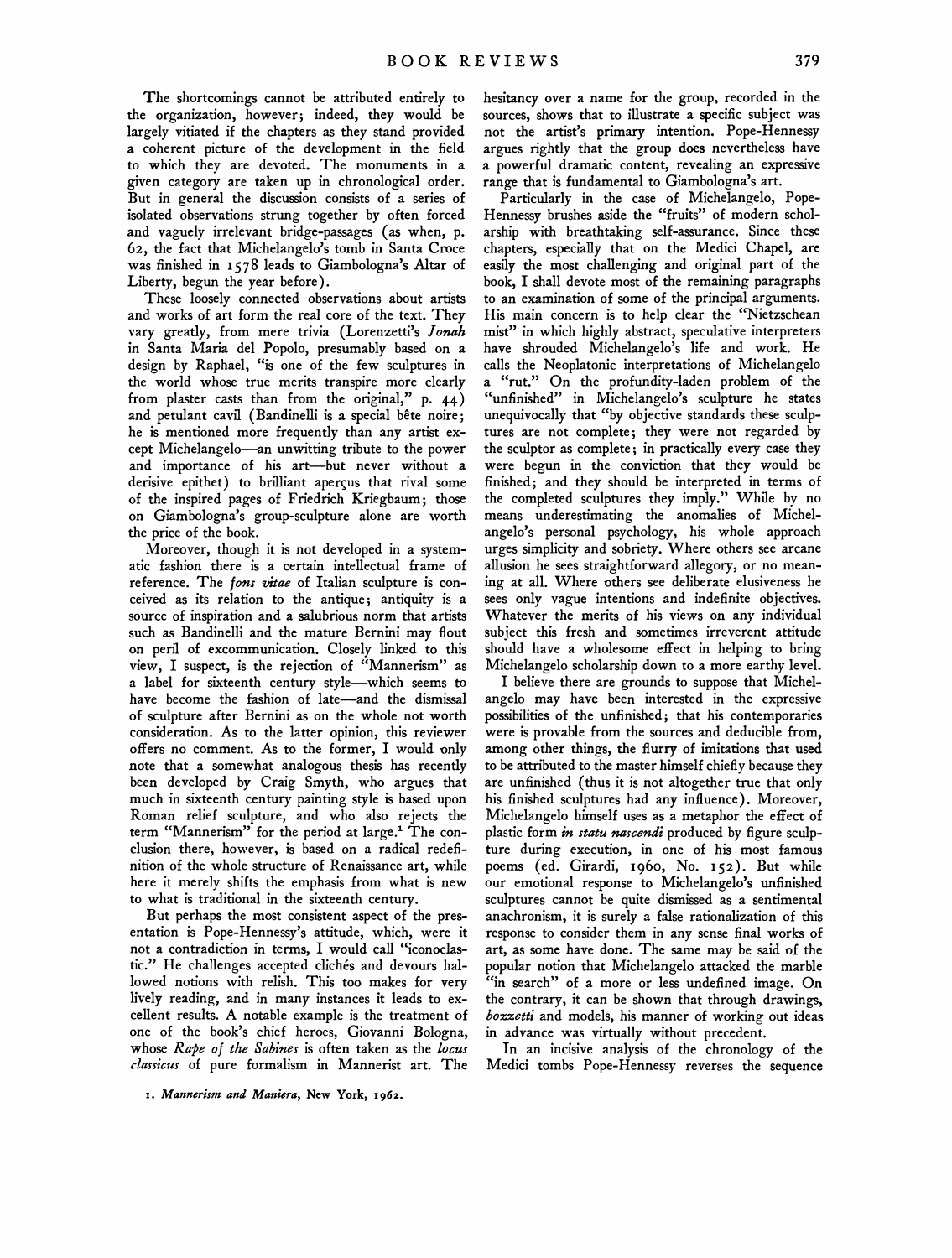that has become widely accepted. He argues that the tomb of Lorenzo with the allegories of Dawn and Evening must be later than that of Giuliano with Night and Day. And he is willing to accept the implication---which he formulates boldly---that Michelangelo must have moved from a more to a less monumental style, wherein the aggressive, angular forms of the Giuliano figures are replaced by the languid and curved rhythms of the Lorenzo tomb. Part of his reasoning is based on the fact that the undersides of *Night* and *Day,* in contrast to *Dawn* and *Evening,*  do not seem to fit neatly on the curved lid of the sarcophagus; he suggests that they must have been intended for a sarcophagus with flat, sloping sides (a variant of Kreigbaum's theory that they were designed for the horizontal lids on the unexecuted Magnifici tombs).

The import of these views must be judged in the larger context of Pope-Hennessy's conception of the meaning of the tombs. As he does not believe Michelangelo was generally very interested in abstruse iconography or symbolism, and dismisses the prevailing Neoplatonic interpretation of the tombs, he also rejects one of the mainstays of that interpretation, the theory that the tombs symbolize the Active (Giuliano) and Contemplative (Lorenzo) Life. The evidence for a development in the tombs makes it possible to argue that the difference in mood between them (actively posed effigy with definite times of day represented by vigorous allegories, vs. pensive effigy with the vaguer times and more languid allegories) was not planned as a meaningful contrast but resulted from the change in the artist's style. He concludes that when work on the earlier statues started "the harmonious conception of the figures as we find it on the Lorenzo tomb did not exist even in embryo in the artist's mind. At that time the Allegories were conceived as four aggressive classicizing figures on angled sarcophagi, the two male figures like Roman River Gods." He also tends, where possible, to play down the contrast between the tombs: the name *Penseroso* for Lorenzo does not appear until much later; the shadow that falls across his face is a mere accident of placement of the statue; the active vs. contemplative dichotomy reverses their roles in life.

This goes too far. Quite apart from the Active vs. Contemplative Life theory, the effect we perceive in this case again is not simply anachronistic, since Vasari already calls Lorenzo "pensoso" and Giuliano "fiero." With the downward cast of the head, the projecting visor on his helmet and the sources of light above, surely Lorenzo's face was meant to have a shadowy veil. The effigies of the Dukes are strongly idealized as portraits anyway, and Michelangelo might have answered Pope-Hennessy's other objection with the same explanation he gave a contemporary for the fact that they are not true likenesses, "in a thousand years nobody would know they had been different."

Much more thought-provoking is the explanation of the differences between the tombs, especially the allegories, as the result of a chronological and stylistic evolution. It should be noted that Pope-Hennessy is not alone in this respect; others, notably Popp and Kriegbaum, had a similar point of view. In fact, there is no absolute proof that the contrast was planned prior to the actual execution. Part of the case against a chronological explanation has already been formulated by Tolnay, on the basis of two drawings, Casa Buonarroti 88A recto and British Museum 27 recto. In the former, an early project for a wall tomb, allegorical figures already clearly recognizable as Night and Day are resting on a sarcophagus with a curved lid; they definitely do not conform to the shape of the lid. In the British Museum drawing, which is perhaps closest of all to the final execution, figures that just as certainly became Dawn and Evening are draped adhesively over a sarcophagus that also has a curved lid. Thus even if the *Night* and *Day* were begun for a straight surface, Michelangelo's final decision to use curved lids must be regarded as a return to an earlier stage in his thinking rather than a progression to something new. And since the British Museum drawing dates from 1521, whereas none of the allegories was begun before 15 24 the idea for a harmonious relation between the figures that ultimately became *Dawn* and *Evening* and their lid was certainly more than embryonic before the first allegories were started. Indeed these points, together with the fact that the British Museum drawing may actually be a study for a double tomb (with single sarcophagus) suggest to me a hypothesis almost the converse of Pope-Hennessy's---that it was the idea for a contrast between the two tombs that preexisted, and that what Michelangelo cared not very much about was who was buried where. The basic psychological and emotional difference between two ideals was not the product of a stylistic evolution but the framework within which evolution may have taken place.

Another objection concerns the sizes of the blocks from which the allegories are carved. Pope-Hennessy argues that since the *Day* differs in size (shorter) from the other three, it must be the figure carved from an odd block that Michelangelo had brought from his own studio in the Via Mozza in October of 1524 (thus providing an argument for the early date of the *Day).* But one could at least in theory maintain that the *Dawn* was the Via Mozza figure, since it is longer than the other figures by exactly the same amount as the *Day* is shorter. In fact, the *Day* and the *Evening* are ineligible for consideration as the figure curved from the Via Mozza block. In the Ricardo mentioning the transfer of the block Michelangelo gives its dimensions very precisely:<sup>2</sup> "lungo braccia quattro giuste, grosso uno braccio e ottavo, largo un braccio e dua terzi." The Florentine *braccio*  being slightly less than 6ocm, this works out to be 240 x 100 x 67.5cm. Thus, as can be seen from

2. G. Milanesi, *Le lettere di Michelangelo Buonarroti,* Florence, 1875, p. *597.*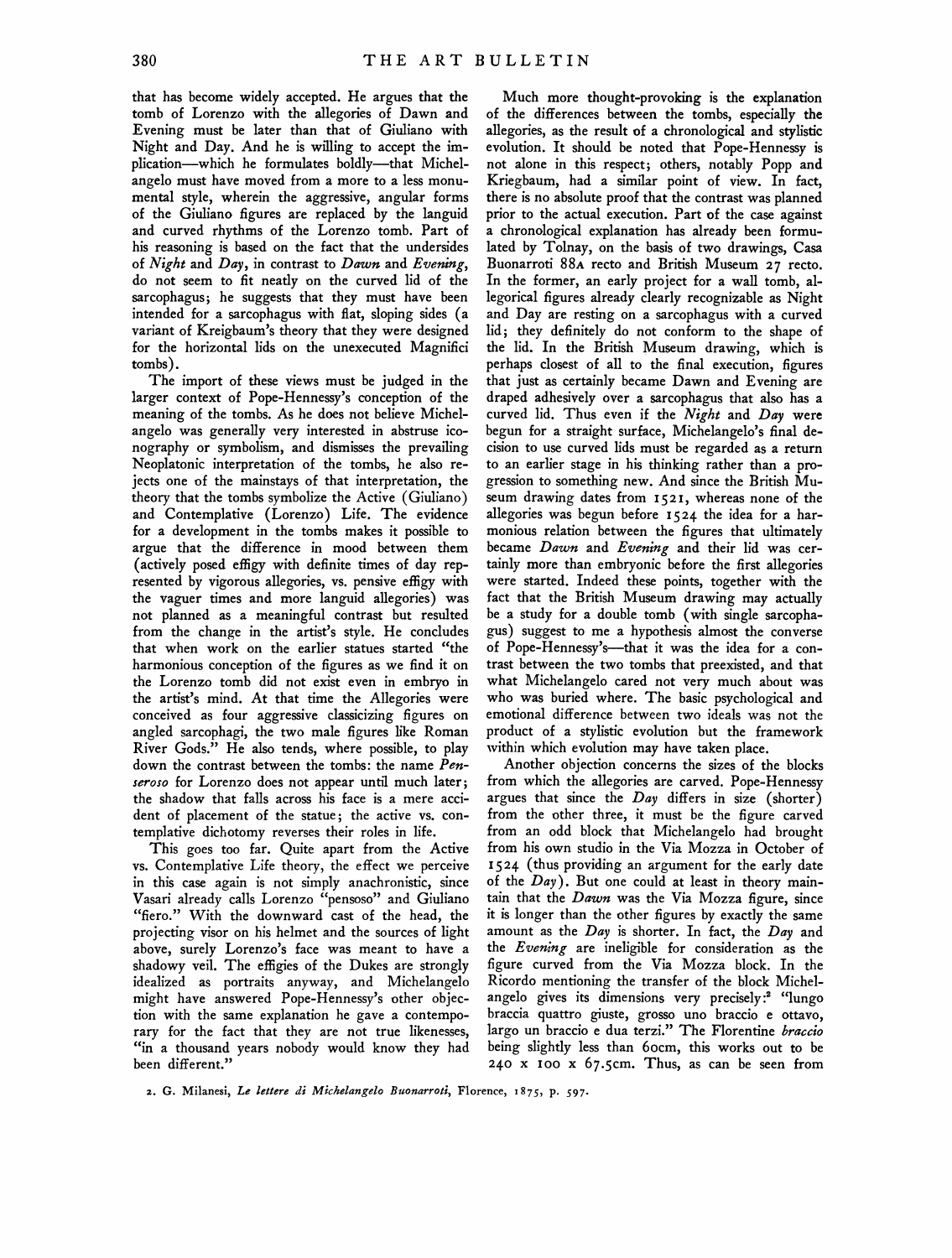the dimensions given immediately below, the block was too shallow for any but the *Night* and *Dawn*  (all the figures are substantially higher than they are deep).<sup>3</sup>

The real significance of the dimensions of the figures, it seems to me, is in the relationships between them. The lengths and depths (after Tolnay) are:

> *Giuliano Tomb Day* (male) 185 x 82cm *Night* (female) 194 x 63cm *Lorenzo Tomb Evening* (male) 195 x 8ocm *Dawn* (female) 203 x 62cm

The ladies are consistently 10cm longer and 20cm shallower than their male partners; such a pattern can hardly be accidental and the best explanation seems to be an aesthetic one, the difference in size being one of the many devices by which Michelangelo compensated for the normal difference in mass between the male and female bodies. Furthermore, the allegories on the Lorenzo tomb are 1 ocm longer than their respective counterparts on the Giuliano tomb (the depths remain the same). This too might have had an aesthetic purpose, if Michelangelo was planning to create an emotional contrast-the greater length of the figures on the Lorenzo tomb helping to compensate for their less aggressive poses and physiques. At any rate, the evidence indicates (Tolnay, m, p. 57) that the blocks for all the allegories were quarried at the same time, in the late summer of 15 *24.* The most likely assumption is that the sizes of the figures were already established, which would mean that the difference in scale between the tombs, however one interprets it, was preconceived.

The problem of the chronology of the allegories centers largely about a letter written by Michelangelo in June of 1526, in which he says he had begun six statues, among which were the four allegories. Nine months earlier, October, 1525, he had stated that he had begun four figures, and three months earlier, in March, 1526, it was reported that four (presumably the same ones) were almost finished. It is likely, though not certain, that the two figures begun in the the interval were allegories, from which it would follow that he began them in pairs. But in what order? With a single exception the remaining documents are so ambiguous that it was possible for Pope-Hennessy to reach exactly the opposite conclusion from Tolnay. Their arguments have two salient points in common, however; they both assume that Michelangelo began the allegories on one tomb before those on the other, and they both place a restrictive interpretation on the one definite, eyewitness statement that has come down to us concerning the chronology of the allegories. This occurs in a letter of September 29, 1531, from Giovanbattista Mini, an uncle of Michelangelo's pupil An-

3. Wilde also errs in identifying *Day* with the Via Mozza block *(Michelangelo's 'Victory',* Oxford, 1954, pp. 15f., n. 2).

tonio Mini, to Baccio Valori: "After much discussion of art [with Michelangelo] I had still not seen the two female figures, but I did so the other day. They are indeed marvelous. I know that you saw the first [la prima], the figure of Night, with the moon on its head . . . ; the second [ sichonda, i.e., *Dawn]* surpasses it in beauty in every respect, and is a marvelous thing. At present he has been finishing [di presente finiva] one of the old men.  $\ldots$ ." This passage contains the clear implication of a sequence—the two female figures had already been executed (the *Night*  first), one male was being finished, and the second male was still awaiting completion. Thus, the other documents showed that the allegories were begun in pairs, and Mini says they were finished in pairs. Admittedly, it is not necessary to conclude that the same pairs are involved, i.e., that Michelangelo completed the figures in basically the same order that he began them. But this would be the reasonable deduction and there is only one thing that stands in its way, the usual conception of the chronology of the allegories as a progression from one tomb to the other. I submit, instead, that Michelangelo worked on them in cross-tomb pairs, first the females, then the males.

This interpretation allows a number of facts to fall into place that have otherwise led to contradictions. It concords with the fact that the Via Mozza block of October, 1524, can only have been used for one of the women (the *Night* if one assumes, as Pope-Hennessy does, that the Via Mozza block was begun first). The letter mentioned above of March, 1526, from before the second pair was begun, refers to a rumor that one of the four figures Michelangelo was then working on had been broken; according to the present sequence, if the damage was to an allegory, the broken figure must have been a female, and indeed, A. F. Doni in 1552 records that while the *Night* was being moved its original left arm was spoiled and had to be redone by the artist. A woodcut illustration depicting Michelangelo at work published in Sigismondo Fanti's *Triompho di Fortuna*  in January, 1527, but probably made at least six months earlier, i.e., when in the present view the males can only barely have been started, shows the lady *Dawn* already half-emerged from the marble.<sup>4</sup> Finally, this is the sequence to which the present physical condition of the figures themselves bears witness-for while none of them is wholly finished the men are a major step farther from completion than the women.

If Michelangelo proceeded in cross-tomb pairs, it becomes quite impossible to maintain that the contrast between the tombs was not deliberate. But it is also evident that, at least after mid-1526, Michelangelo in some degree worked on all the figures concurrently. Hence, perhaps the major point to be emphasized is that it is unwise to think of their most

4. Cf. most recently H.-W. Frey, "Zur Entstehungsgeschichte des Statuenschmuckes der Medici-Kapelle in Florenz," *Zeitschrift fib' Kunstgeschichte,* xiv, 1951, pp. 44f.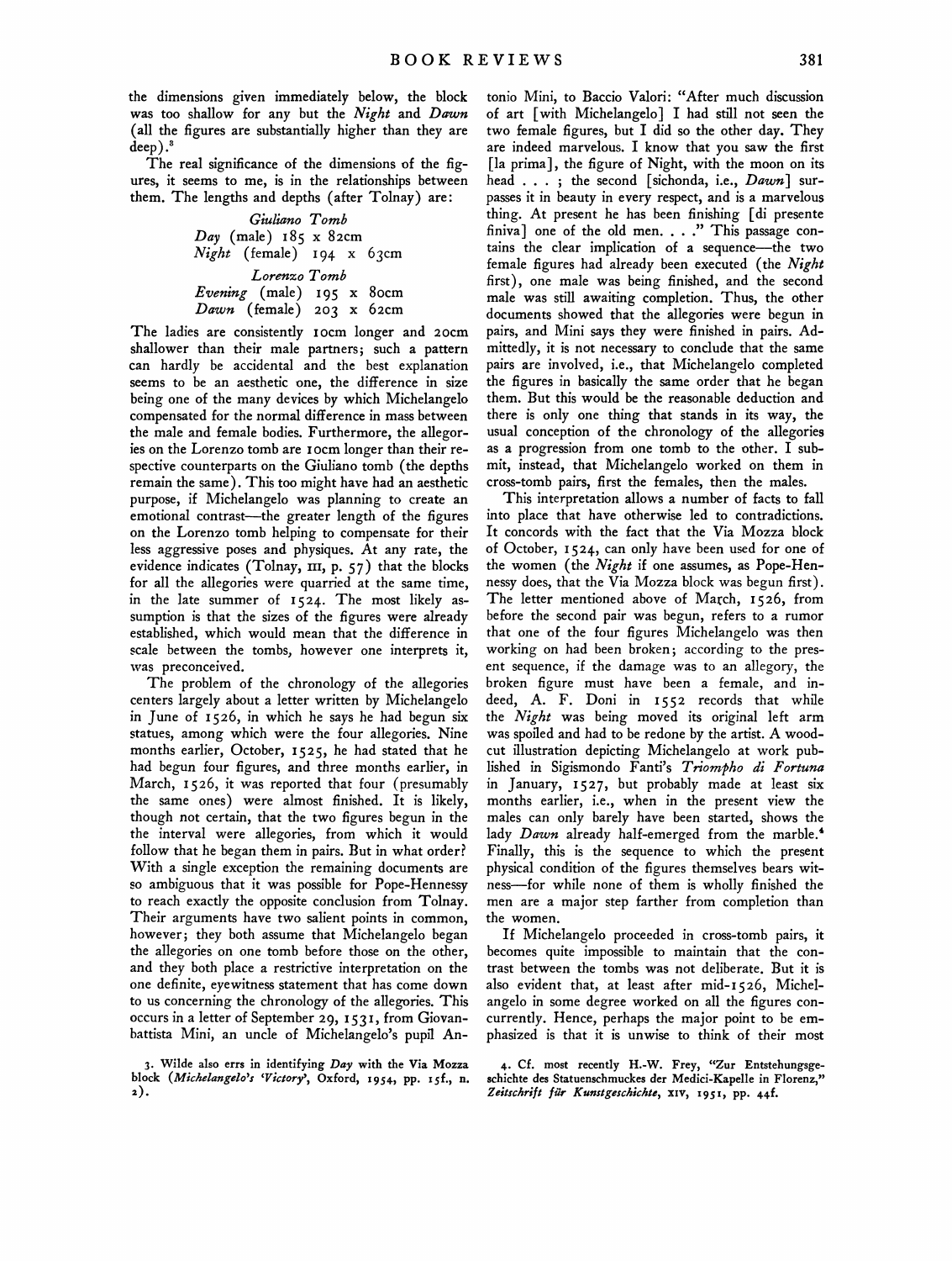essential features (full or partial displacement of the block; closed or open, angular or fluid pose) as chronological variables. If there is a development it must be defined in subtler terms. And this too lends meaning to the fact that, after all, Michelangelo did make large models for the Medici tomb figures (he was working on them during 1524, as the marble for the allegories was being quarried). It is the first documentable use of large-scale models for marble sculpture since antiquity, and with them Michelangelo laid the foundation for a whole new kind of sculptural planning. <sup>5</sup>

Another of Pope-Hennessy's chronological arguments having to do with the size of the tomb sculptures is an adaptation of a hypothesis of Johannes Wilde that the river gods planned to be placed under the sarcophagi were enlarged in scale in the autumn of  $1525$ . This is based on the proposition that whereas the famous model of a river god now in the Accademia is the same size as the executed allegories, a working sketch in the British Museum (35 recto), presumably for a river god, datable to the autumn of 1525, gives somewhat larger dimensions. But it should not be forgotten that Thode raised weighty objections against regarding the figure represented in this drawing as a river god. Moreover, the relative scale of the allegories and Accademia model is far from clear. Gottschewski, who first published the model, stated that it was substantially larger.6

Pope-Hennessy also offers the ingenious but inadmissible theory that the  $Virgin$  of the Medici Chapel, which is cut from an originally much wider block (among the first to be quarried, early in  $1521$ ), was meant for the Julius tomb. The autograph and workshop drawings for the Magnifici tomb to which Pope-Hennessy refers seem to me to show, quite contrary to what he claims, that the Virgin was to look outward to the side and slightly downward, more or less as she does in the executed figure, though in the opposite direction. Her gaze is analogous to that of the *Bruges Madonna* and may be interpreted as turned toward the spectator (rather than the effigy of the Pope), who looks up at her. The unused width of the block seems to me to prove that it was always

5. We must note two inconsistencies: Catalogue, p. 31, "... none of the allegories was begun before the late summer of 1524,'' whereas *ibid.,* p. 34, "In April of 1524 Michelangelo seems to have started work on the carving of the Allegories"; and *ibid.,* p. 34, "The Evening seems to have been begun in this year or after" (i.e., 1531, the other three having already been started), while on page 21 of the text is a reference to "the latest of them, the Dawn of 1531."

6. A. Gottschewski, "Ein Original-Tonmodell Michelangelos," *Miinchner Jahrbuch der bildenden Kunst,* r, 1906, pp. 58f. Varying dimensions are cited for the model: Tolnay, 18ocm; Brinckmann, 12ocm; measurements recently taken at my request yielded 141cm as the overall horizontal length. The model given to the Academy by Ammanati in 1583 was said to be four *braccia,* or 24ocm.

7. The suggestion that the *Leah* of the Julius tomb was actually begun for the Medici Chapel also seems gratuitous, irrespective of Wilde's early date for the conception of the figure. Vasari reports that the figures of Earth and Heaven, intended for the Medici Chapel, since the same drawings show that the original version was to have the Christ child standing between the Virgin's knees.<sup>7</sup>

In addition to substituting chronological for iconographical explanations, Pope-Hennessy debunks the Neoplatonic and philosophical interpretations directly, by showing that they have no warrant in contemporary accounts of the tombs. To compare modern with sixteenth century writers is indeed a sobering experience. And he rightly points out that in the case of Michelangelo we tend to seek meaning for motifs and details that from the hands of a less expressive artist we probably would accept at face value. On the other hand, sometimes it is precisely the contemporary sources that lead us to suspect meaning where otherwise we might see no more than creative fantasy. Pope-Hennessy maintains, for example, that the weird bat's head on the front of Lorenzo's money box means simply nothing; but elsewhere he cites Condivi's report that Michelangelo had intended to include a mouse to symbolize the mordant effects of time. If Michelangelo had actually done the mouse but Condivi had for some reason failed to mention it, Pope-Hennessy would mistakenly also assume that it had no significance.8 Again, taking up suggestions made by F. Hartt, he points out some interesting analogies between the tombs and the ceremonies on the Capitoline Hill in 1513, when the Roman patriciate was conferred on Lorenzo and Giuliano. But in adopting the view that the river gods intended for the tombs were, like those that figured in the decorations in Rome, purely locative, representing the rivers Tiber and Arno (rather than, say, the four rivers of Hades), he apparently ignores the fact that there were to be *four* river gods. Either one must include two of the less heroic rivers of Tuscany, or assume that Michelangelo would have repeated the same rivers on both tombs. <sup>9</sup>

Finally, Pope-Hennessy sees confirmation of his basic approach to Michelangelo in the picture of his mental processes that emerges from the letters and from Francisco de Hollanda's Dialogues. These sources suggest to him "that the imagery of the Chapel is likely to have been comparatively simple,

planned to stand in niches flanking the effigy of Giuliano, were to be nude. Tribolo actually began the *Earth,* which before it was abandoned "gia si vedeva scoperta tutta dalla banda dinanzi." However, as Popp suggested, the idea of Leah and Rachel may well have developed from the Earth and Heaven, which had analogous poses; and it is significant that Michelangelo thought of both pairs in terms of a marked psychological contrast. (The contrast would probably have been even stronger in the Medici statues since Heaven was to be smiling, while Earth wept.)

8. See now, E. Panofsky, "The Mouse that Michelangelo Failed to Carve,'' *Essays in Memory of Karl Lehmann,* New York, 1964, pp. 242ff.

9. See F. Hartt, "The meaning of Michelangelo's Medici Chapel," in *Essays in Honor of Georg Swarzenski,* Chicago, 1951, pp. 145ff., and the rebuttal by Panofsky, *Tomb Sculpture. Four Lectures on Its Changing Aspects from Ancient Egypt to Bernini,* New York, 1964, pp. 92f.